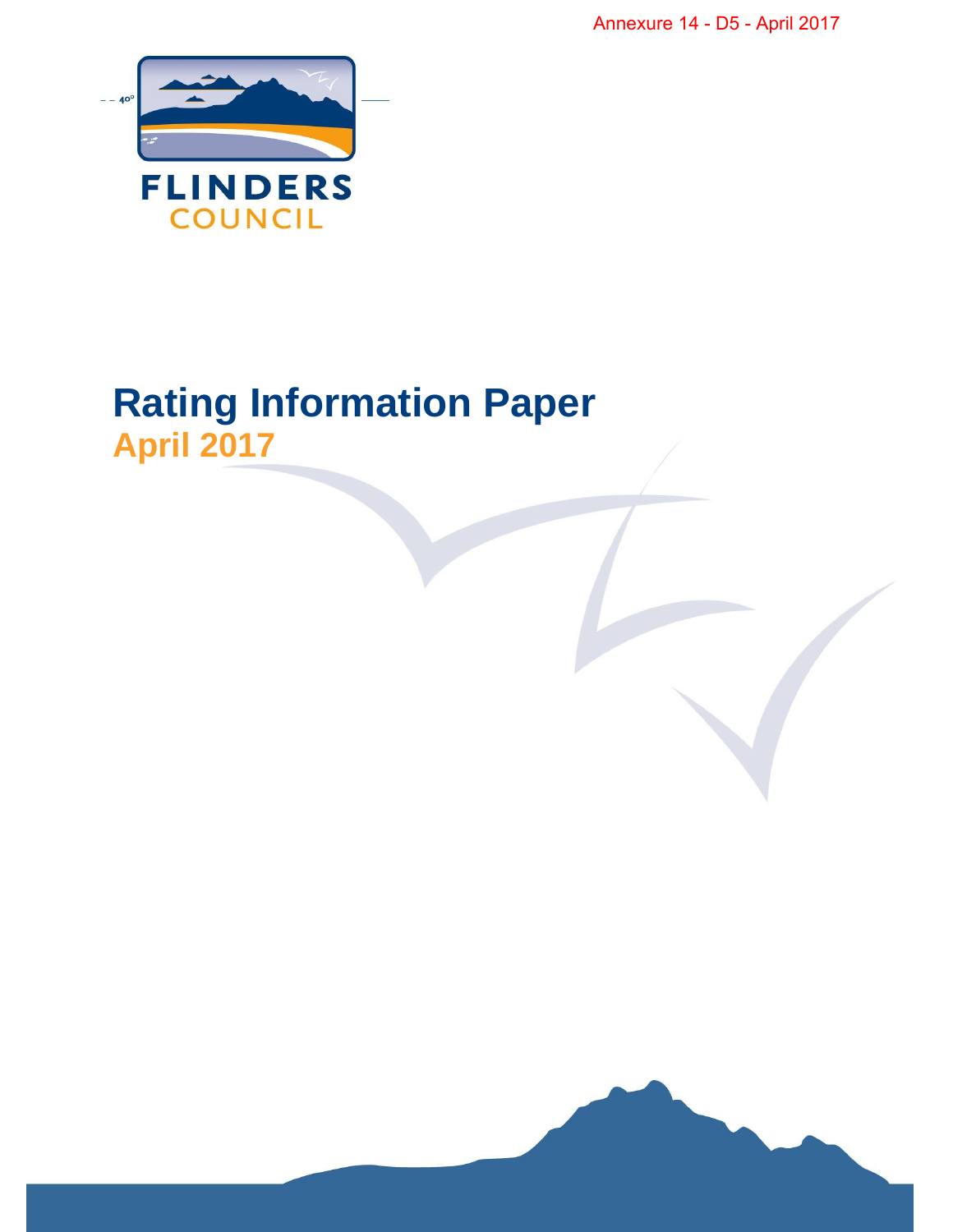## 1 EXECUTIVE SUMMARY

This Information Paper has essentially been prepared now in response to previous work by Council where it was foreshowed that the 2017 General Municipal Property Revaluation presented the ideal opportunity to modernise Council's Rate methodology to move from the current minimum rate and AAV method to a fixed charge and Capital Value methodology.

The Information Paper presents sound, logical, "principle" based reasons for the change to be implemented for the 2017/18 financial year.

Importantly it also highlights a large array of other factors and options for Council to use that will assist in a transition, improve the 2017/18 rate modelling but also provide the basis for improved public education on this vexed topic.

## 2 INTRODUCTION

There are many elements that make up the operation of a Council and like most structural issues there is more to them than meets the eye. Often they are complex with no real definitive answer.

Like all Councils, the subject of Council Rates is the most topical, confusing and in some ways, emotive. Perhaps it's because it is upfront and "appears" to be simple.

#### 2.1 Upfront

Council rates are reviewed annually. Some Councils send out a summary of the budget and annual business plan with the first rates notice of the financial year. In this a brief explanation of major aspects including rating changes is provided. Notwithstanding that an increase in rates may have been flagged or expected, inevitably for many it's the first time a change in rates is highlighted.

On Flinders, this is further compounded as there are many properties whose ownership is "off island" and as a small remote community every \$ cost is often magnified in its real or perceived impact. Yet Commonwealth taxes hit us all every day of our lives through taxation of our wages and salaries or through the GST. We all just become acclimatised. We forget that.

| Income Tax                                      | Tax on \$50,000                                         |
|-------------------------------------------------|---------------------------------------------------------|
| GST Fuel Tax                                    | Estimate \$2,000 per<br>household                       |
| Rent                                            | \$200 per week                                          |
| Property Transfer<br>Duty<br>Fire Services Levy | Av valued house of<br>\$292,343 over 5 years<br>Minimum |
| <b>Residential Rates</b>                        | Incl Waste Levy                                         |
|                                                 |                                                         |

Below is list of typical property related household type costs which is graphed for illustrative purposes only to show relativities.



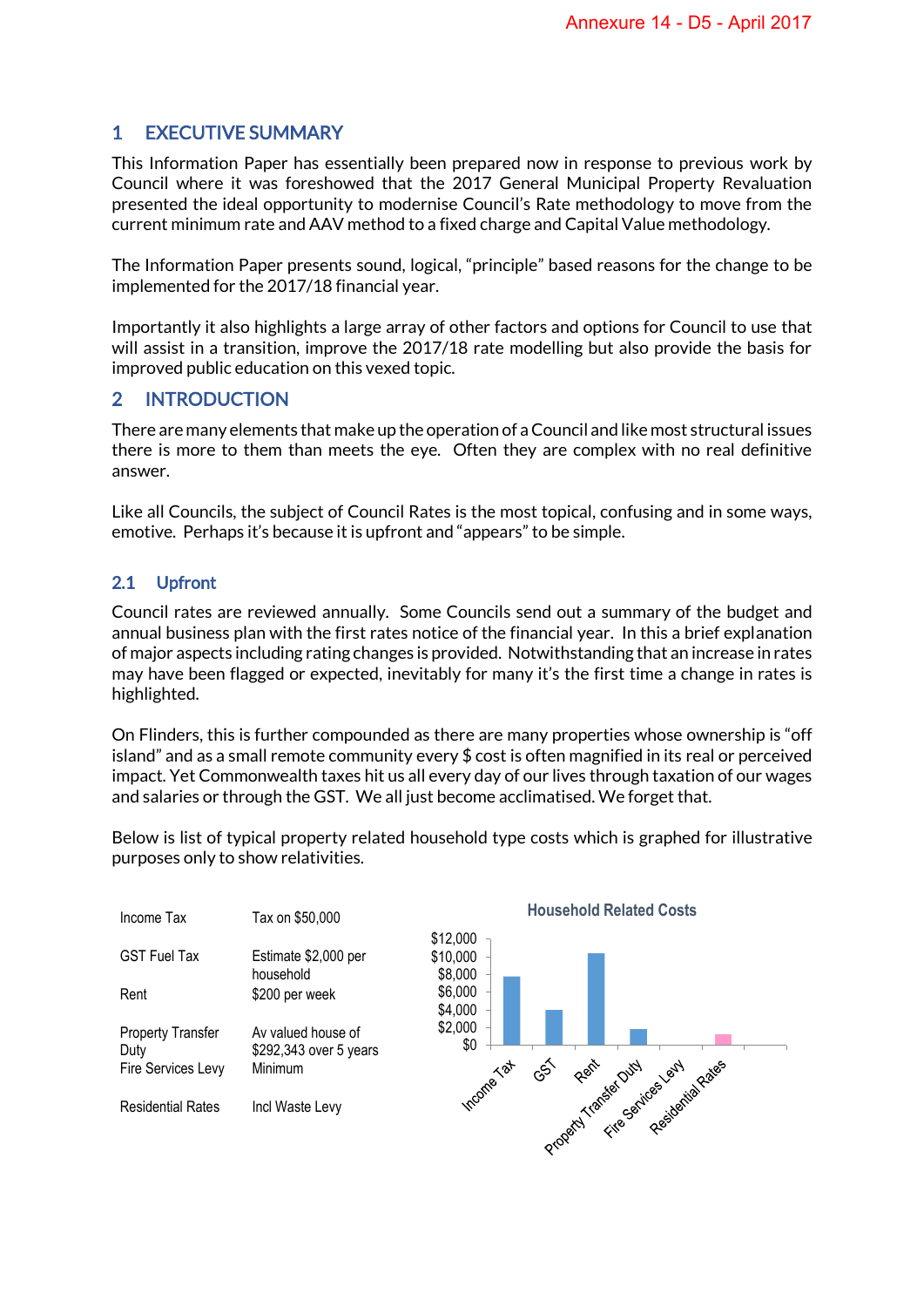Of course, this all adds up but it appears easiest to complain to a Council because we are here; whereas Federal and State Governments are remote with many of the taxes and charges hidden and not in one lump sum that is easily identified. Even when we do receive our tax return and see the amount of income tax we pay; we usually focus on the amount we must pay or in many instances what we receive back. We forget that all that has occurred is us receiving money that we have effectively been overcharged for!!!

#### 2.2 Simple

We all understand rating, don't we? It's a property tax, isn't it? The higher the value our property the more we pay? True, to a point, but do you know the principles behind rating, how rates are derived, how the level is set or what controls there are on a council in making decisions about rates?

## 3 REASONS FOR RATES

Rates revenue is used to provide a range of services such as road construction rehabilitation, and maintenance, footpath repairs, storm water drainage, the collection of rubbish and recyclable materials, ongoing maintenance of parks, gardens and buildings, street cleaning, community economic development, planning and building, animal control, planning and enforcement of local laws, tourism support etc...

Rates are only levied to "balance the budget" for a program of works and services that are required or desired by the Community. Because these are general in nature it is not possible to identify who should pay for what, hence the need for some form of general taxation. Normally any significant increase in a council's expenditure to support a higher level of service will also have to be funded by an increase in rates or a reduction in another area of service. The price of delivering and providing these services is spread across the community in the form of rates.

## 4 EXPENDITURE CONSIDERATIONS

When setting rates each year, Council considers many aspects on the expenditure side of the equation such as driving the strategic plan forward, in our case toward population growth; potential expectations from the State Government regarding performance; inflation effects; community infrastructure needs and community wishes for increased service levels that are incorporated into Council's Annual Business Plan and Budget.

Council however needs to operate in a fiscally responsible manner. As far as practicable it must meet the principles of intergenerational equity to ensure that the residents and community of today pay their contribution towards the running costs of the Municipality and do not leave a burden for future ratepayers.

The simplest way to express this is that a council should strive to have a balanced operational budget; not necessarily every year but over the long term. If this occurs then depreciation, (which is essentially the recognition of the "non-cash" value of the assets that have been consumed by today's ratepayers) will be funded so that future ratepayers will not need to fund their replacement.

#### So, the rates that are applied every year do not necessarily relate to activities of that particular year.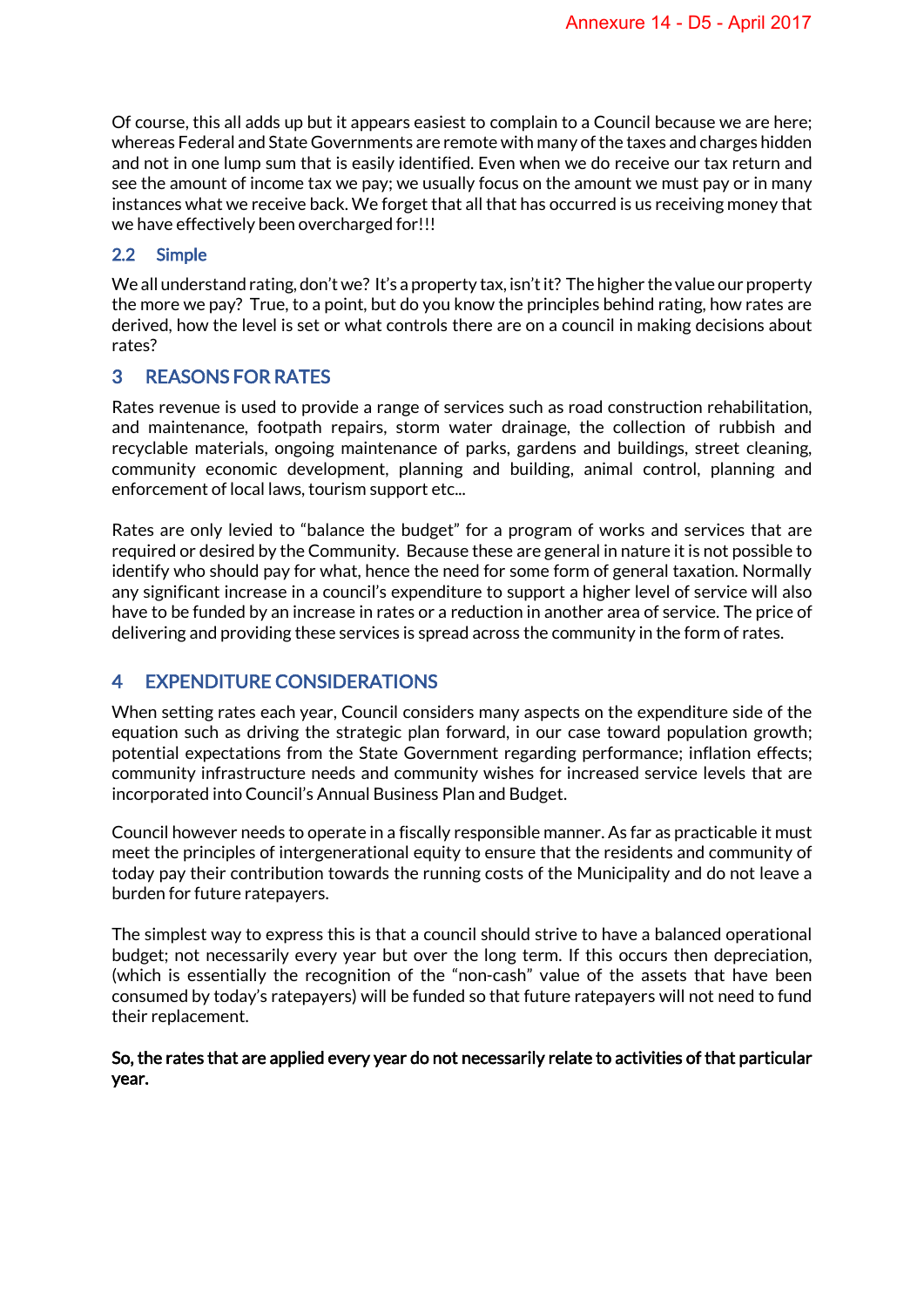## 5 TAXATION PRINCIPLES

The Local Government Act provides the legislative framework to allow councils to levy and collect rates. Section 86A of the Act covers the general principles in relation to the making or varying of rates as follows:

- (1) A council, in adopting policies and making decisions concerning the making or varying of rates, must take into consideration the principles that
	- (a) rates constitute taxation for the purposes of local government, rather than a fee for service; and
	- (b) the value of rateable land is an indicator of the capacity of the ratepayer in respect of that land to pay rates

Accordingly, rating is a form of taxation and as such, there are several principles of taxation that apply as follows:

#### 5.1 The Efficiency Principle

If a tax is designed to change consumer's behaviour and the behaviour changes, the tax is efficient (e.g. tobacco taxes), but if the tax is designed to be neutral in its effect on taxpayers and it changes taxpayer's behaviour, a tax is inefficient.

Within the context of rating, does the methodology significantly distort property ownership and development decisions in a way that results in significant efficiency costs? Local Government rating is typically modest compared with other costs associated with acquiring and holding property.

#### 5.2 The Equity Principle

Does the tax burden fall appropriately across different classes of ratepayers?

Equity is a subjective concept that is difficult to define. What is considered fair for one person may be consideredunfair for another.Thereare two main equity concepts used to guide the development of rating strategies (and taxation more generally): namely the Benefit Principle (Horizontal Equity) and *Capacity to Pay Principle* (Vertical Equity).

#### 5.3 The Benefit Principle

Taxpayers should receive some benefits from paying tax, but not necessarily to the extent of the tax paid. Ratepayers in similar situations shouldpay similar amounts (ensured mainly by accurate property valuations undertaken in a consistent manner, their classification into homogenous propertyclasses andtherightofappealagainstvaluation).

Rating using land value more directly addresses the *Benefit Principle* criteria than capital value. Land values better reflect any enhancement to property values arising from Local Government property services than capital value. For example, landscaping and beautification of adjoining open spaces or provision of drainage or road infrastructure by a council, will have a similar positive impact on the market value of a vacant allotment and an adjoining developed property. The capital value of a property will be affected by all the same variables that affect land value plus the effect of any change in the level and cost of built improvements thereon.

The degree to which AAV satisfies the *Benefit Principle* again rests on the extent to which the AAV of a given property reflects its underlying value as an asset. Where it does, AAV will be consistent with land value or capital value, depending on whether the land has improvements. Where it does not, the outcome is uncertain. The 4% CV cap imposed in Tasmania also distorts the situation.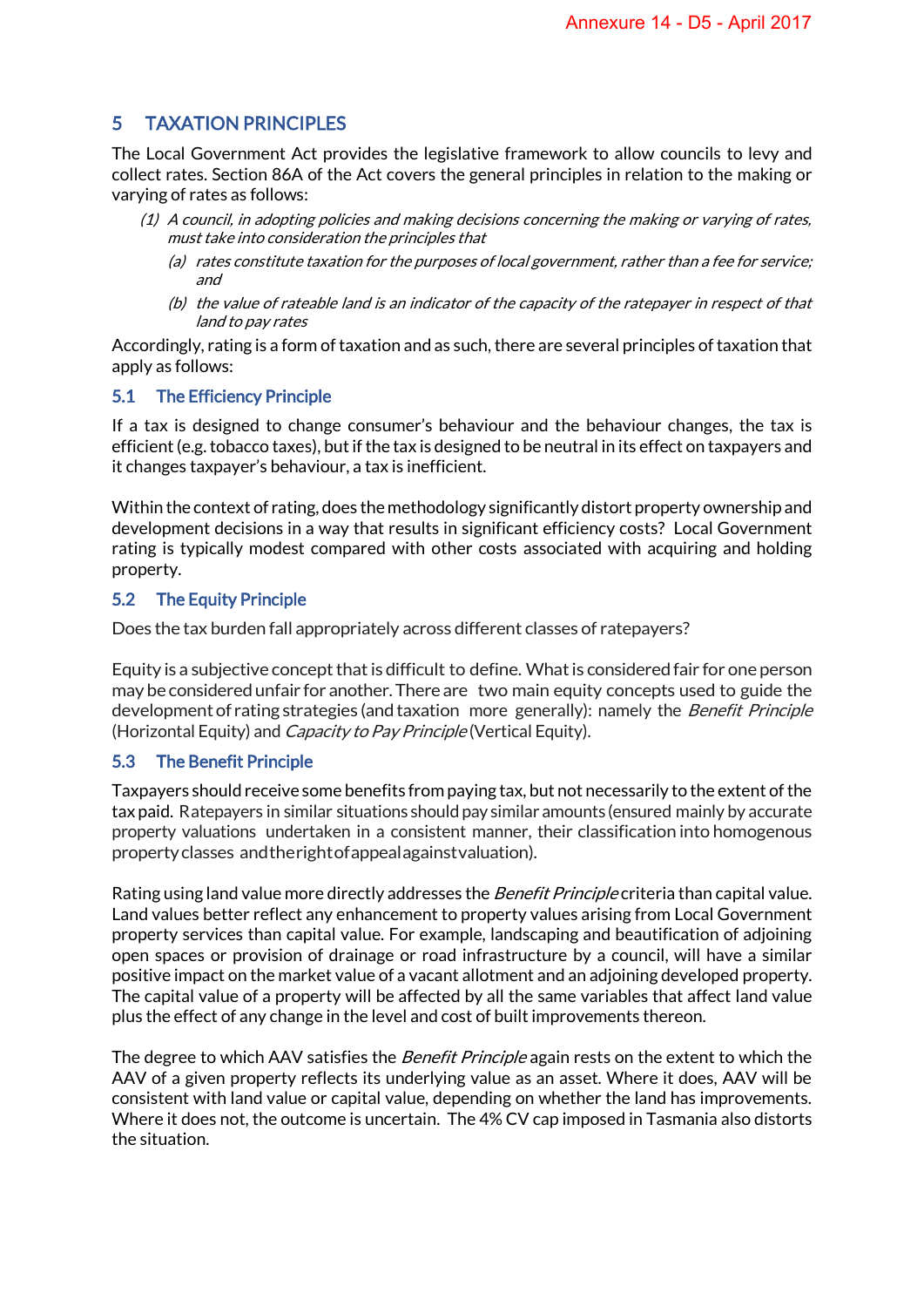#### 5.4 The Capacity to Pay Principle

In levying taxes the ability of the taxpayer to pay the tax must be considered. Those who are better off should pay more than those worse off (the rationale applies for the use of progressive and proportional income taxation. It implies a "relativity" dimension to the fairness of the tax burden).

Compared with land value, use of capital value or AAV allows Local Governments to better address capacity to pay considerations. In general, people who live in properties with a higher market value have higher incomes (at least over their lifetimes). Use of capital value therefore means (all other things equal) that owners of higher valued properties pay proportionately more in rates than owners of lower valued properties. Of course, cases of 'asset poor, income rich' can still face potential cash flow issues.

Similarly, higher AAV typically reflects a higher level of income (all other things equal) and is –at least over the long run – generally reflective of higher property value (whether land value or capital value). The linkages between AAV and income also mean it may be preferable from a cash flow perspective (rents are a form of cash income), however in many cases AAV is imputed and hence no cash flow is generated. The correlation between land value and wealth, though in many cases significant, is nonetheless weaker.

#### 5.5 The Simplicity Principle

The tax must be understandable, hard to avoid and easy to collect. In this context, there are two broad concepts of simplicity namely Administrative Simplicity and Compliance Simplicity.

#### 5.6 Administrative Simplicity

The simplicity with which the tax system is administered, and the cost-effectiveness of revenue collection, are also important design criteria. Key considerations in this regard include ease of identification of tax payers, ease of collection of tax revenue and time and effort involved in ensuring compliance and enforcement.

Local Government rates are in general hard to avoid as real property is immobile, property owners are readily identifiable and Councils have legislative powers to force property sales to recover outstanding rates. Consequently, they are relatively easily enforced compared with other forms of taxation. However, the cost and effectiveness of Local Government taxation can vary based on system design and valuation and rating practices, processes and simplicity of explanation of the methodology.

#### 5.7 Simplicity of Compliance

Tax design must also have regard for its impacts on tax payers. A best practice tax should be easily understood and simple to comply with, ensuring that the burden placed on taxpayers is minimised. In their simplest form, Local Government rates generally satisfy these criteria well, especially compared with the onerous compliance requirements associated with many state and federal taxes. However, this can vary significantly depending on the rating base employed and the characteristics of the rating system (e.g. the number of differentials). For instance, CV rating is generally easier to explain to ratepayers than AAV as it is intuitively understood. In practice, when Rates Officers explain AAV rating to ratepayers it is usually in reference as aa percentage of CV anyway.

The overt nature of Local Government taxation (compared with, for example, the GST or personal income tax), means that community concern can readily manifest itself in a way that creates additional costs for administrators.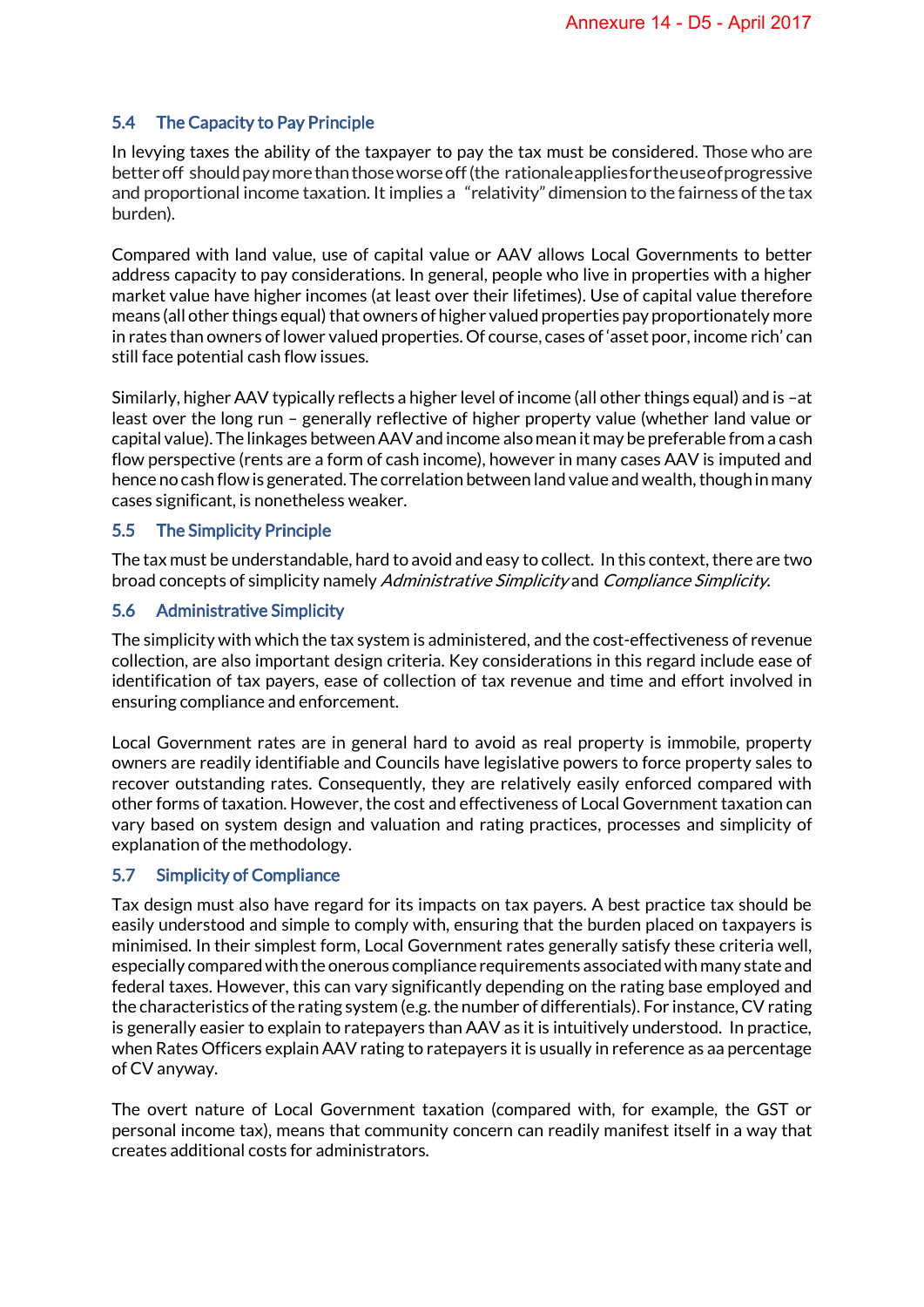#### 5.8 Sustainability

Does the system generate sustainable, reliable revenues for councils and is it durable and flexible in changing conditions (i.e. can it adequately withstand volatility)?

Managed appropriately, all available property valuation bases have the capacity to provide councils with a sustainable long term revenue stream in most cases. However, the valuation bases vary in their inherent stability. AAV is generally a more stable revenue base than capital value and especially land value, where the vast majority of movements in capital value are generated.

Rents tend to be slower to adjust than property prices, due partly to the common use of fixed term contracts which lock in rates for a given duration. Rents are also not subject to the influences of investor behaviour, which, depending on economic and financial market conditions, can be a major source of fluctuation in property markets. However, stability is also influenced heavily by the valuation process which – as the Tasmanian experience demonstrates – can be a major source of volatility itself (irrespective of the valuation base employed).

#### 5.9 Summary

To some extent these principles conflict with each other. Governments must balance the application of the principles, the policy objectives of taxation, the need to raise revenue and the effects of the tax on the Community.

Summarising the discussion in the preceding sections, the following table (Access Economics Rating Review - page 32) provides an indicative quantitative assessment of each valuation base against key criteria. In undertaking this assessment, factors specific to the Tasmanian context have, to the extent relevant, been considered. For example, the added complexity generated by the 4% minimum rule has been reflected in the ranking assigned to AAV.

Naturally, in the absence of detailed analysis, an assessment of this nature is largely illustrative, in part, as there has been no weighting attached to the analysis and hence the strength of conclusions drawn from it are limited. Nevertheless, it provides a useful reference point for comparing the alternative bases available in the administration of Local Government rating.

|                  | <b>Economic</b><br><b>Efficiency</b> | <b>Benefit</b><br><b>Principle</b> | Capacity to<br>Pay | Administrative<br>Simplicity | Compliance<br>Simplicity | Sustainability |
|------------------|--------------------------------------|------------------------------------|--------------------|------------------------------|--------------------------|----------------|
| Land<br>Value    | 5/5                                  | 4/5                                | 2/5                | 4/5                          | 3/5                      | 3/5            |
| Capital<br>Value | 3/5                                  | 2/5                                | 4/5                | 3/5                          | 4/5                      | 4/5            |
| AAV              | 4/5                                  | 2/5                                | 4/5                | 2/5                          | 1/5                      | 4/5            |

#### When choosing a valuation base this is ultimately a policy decision. The key consideration would be capacity to pay and in this context, the scope to assess relative capacity to pay would be greater within property classes rated against capital value.

This view is further supported by the current practice and direction of the Valuer General who has indicated that once most councils move away from AAV towards Capital Value as a valuation base, the AAV will not be provided. When this occurs revaluation costs to all Councils will reduce.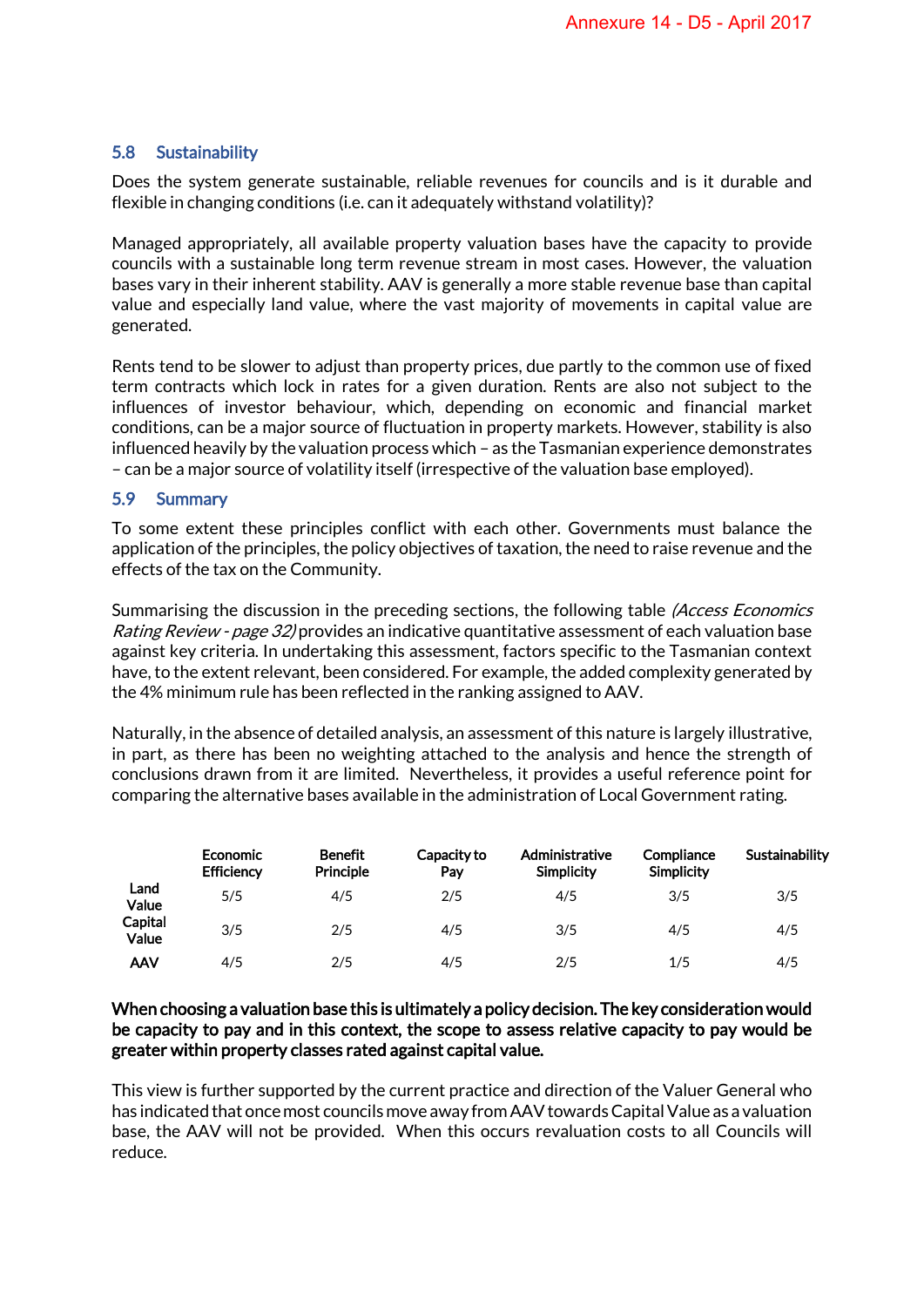Currently Clarence, Kingborough, George Town and Sorell all rate using Capital Value. I understand a few others are undertaking modelling for a shift. These include Devonport, Launceston and Hobart.

The Local Government Division of the Department of Premier and Cabinet have advised that the government supports this change, hence previous assistance with rate modelling that was previously provided to Council at a workshop in in February 2016.

## 6 RATING TOOLS

The Local Government Act provides councils with an array of options or Rating Tools by which to influence how the rating system is administered and how the tax burden is distributed across the community. Rating tools refer to the structure of the general rate (ad valorem with and without fixed and service charges); structure and range of service rates and charges; variations across classes of ratepayers (differentials); variations across the Municipality (locality) and limitations on its value (minimums, maximums or caps).

#### 6.1 Differential Rates

Differential rates or variations in rates under Section 107 of the act allow different classes of ratepayer (e.g. properties in different localities and/or different forms of land use) to be taxed differently. The application of differential rating does not affect the amount of overall revenue raised, but can mean that properties with the same value but with different uses or in different localities pay different levels of rates.

Differentials therefore provide a tool for addressing both *Capacity to Pay* and *Benefit Principle* considerations. Commercial uses, for example, may be charged a proportionally higher rate either because their economic capacity is higher, or that the benefits they derive from council services are greater.

However, careful consideration needs to be taken in applying differentials. Too many can cause confusion. As noted above, it is probable, for example, that additional or more ready access to council benefits enjoyed by some properties relative to those elsewhere are already capitalised into property values and hence, all other things being equal, these properties will pay higher general rates. Capacity to Pay considerations are likely therefore to be of more criticality in determining the merit of applying differential rates.

For instance, on Flinders there would seem to be adequate opportunity to charge a separate reduced rate for Cape Barren and other islands given that they cannot access many of the services physically provided due to isolation by sea.

#### 6.2 Fixed Charges and Minimums

The rationale for a rates minimum (i.e. in total dollar terms) or fixed charge, stems from the fact that for many aspects of council services, the benefits are distributed relatively evenly across properties and therefore ratepayers. From an optimal taxation design perspective, a fixed charge is generally preferable to a minimum rate for addressing these considerations.

Some services are people-related, or benefit all property owners equally, rather than property values proportionately and a fixed charge can best accommodate this. Application of minimums often result in some (or many) owners of low value properties paying a disproportionate share of the cost of service provision. Importantly it puts a further element of arbitrary judgement into the mix which is difficult to substantiate when reviewing this against the *Benefit* and Capacity to Pay Principles.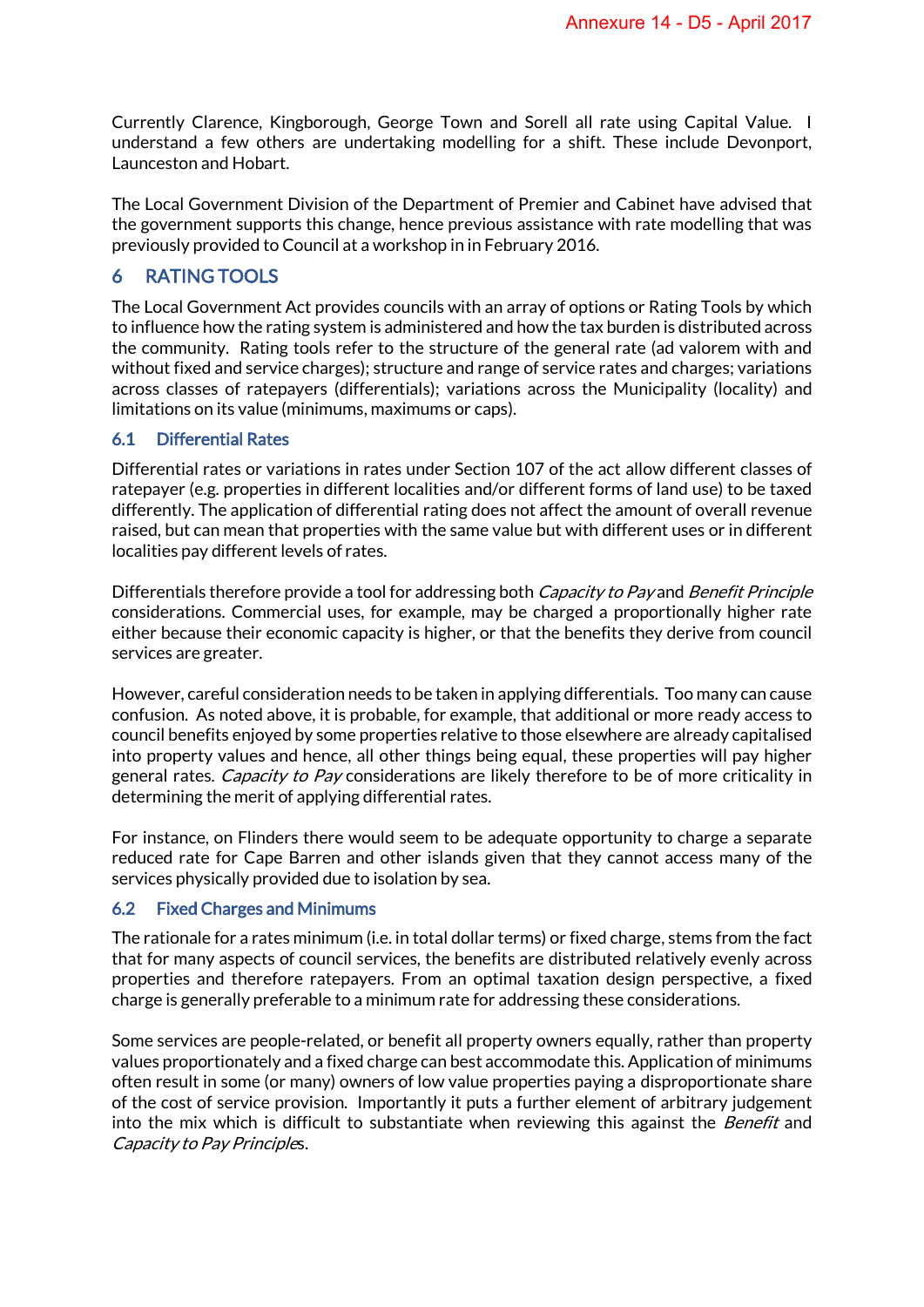In other jurisdictions, many local governments choose to rate using capital values because it better accommodates capacity to pay considerations. While capacity to pay is more closely correlated with capital value than with land value, this correlation is far from perfect. A fixed charge has the effect of reducing the increase/decrease in rates paid by a property with higher/lower value. For example, it will result in a property with double the value of another paying something less than double the amount of rates (how much less will depend on the value of the fixed charge). A fixed charge can therefore be used to reduce the influence the value of a property has in determining the amount of rates payable.

However, over-reliance on a fixed charge – or other rating mechanisms with a similar intent – can compromise capacity to pay considerations, especially where capacity to pay (i.e. income or wealth) varies markedly across a council. In the extreme, capacity to pay is entirely undermined by a flat charge. Hence, while a significant fixed charge can also aide in generating stability, the circumstances under which this can be achieved in a non-regressive manner are limited.

The Local Government Act also restricts the application of both minimum rates and fixed charges as follows:

- A minimum rate may be set but not if there is a fixed charge. You can't have both.
- The level of a minimum rate is capped by provision within the Local Government Act.
- A fixed charge must apply equally to each rateable land assessment and the total amount collected from this aspect must not exceed 50% of the Council's general rates.

#### 6.3 Property Valuation

This component covers the value of the property. Principally this is because it is usually the best measure of a ratepayer's "means" or ability to pay. Yet all that the property valuation attempts to do is to establish that one ratepayer with a higher valued property has more "means" than one with a lower valued property, and hence should pay more; in much the same way income tax varies with levels of income. Property value is therefore used as a "surrogate" as a measure of a property's ability to pay and importantly under section 86A(1)(b) of the Local Government Act the value of rateable land is deemed to be an indicator of the ratepayer's "Capacity to Pay".

Councils are required to engage an independent Valuer to carry out the task of determining property values. In Tasmania, this is carried out by the Tasmania Valuer General's Department. Unlike some other States who revalue annually, a formal revaluation of the entire municipality is only undertaken every six years. General municipal-wide adjustments through percentage change are carried out in between this period every 2 years. Properties which undertake some major change by way of redevelopment or land use change are however revalued annually. As a "general" rule valuations are of a general nature and usually 'conservative'. Any disputes over a property's valuation are dealt with by the Valuer-General, not the Council.

#### 6.4 Land Use Differences

The Local Government Act allows rating to be varied according to a property's land use. This can be by zoning, or in our case, by designated land use categories as established by the Valuer General's Department. This method is superior as it can consider mixed land use and allow a Council to "differentiate" in the way it uses the rating system.

Unlike several Councils, we have not adopted differential rating for residential, commercial, industrial and vacant land. In other local governments, commercial and industrial rates in the dollar are slightly higher than residential rates.

One of the principal reasons stated is that commercial and industrial properties operate businesses and, therefore, the services provided by the Council assist in the property deriving a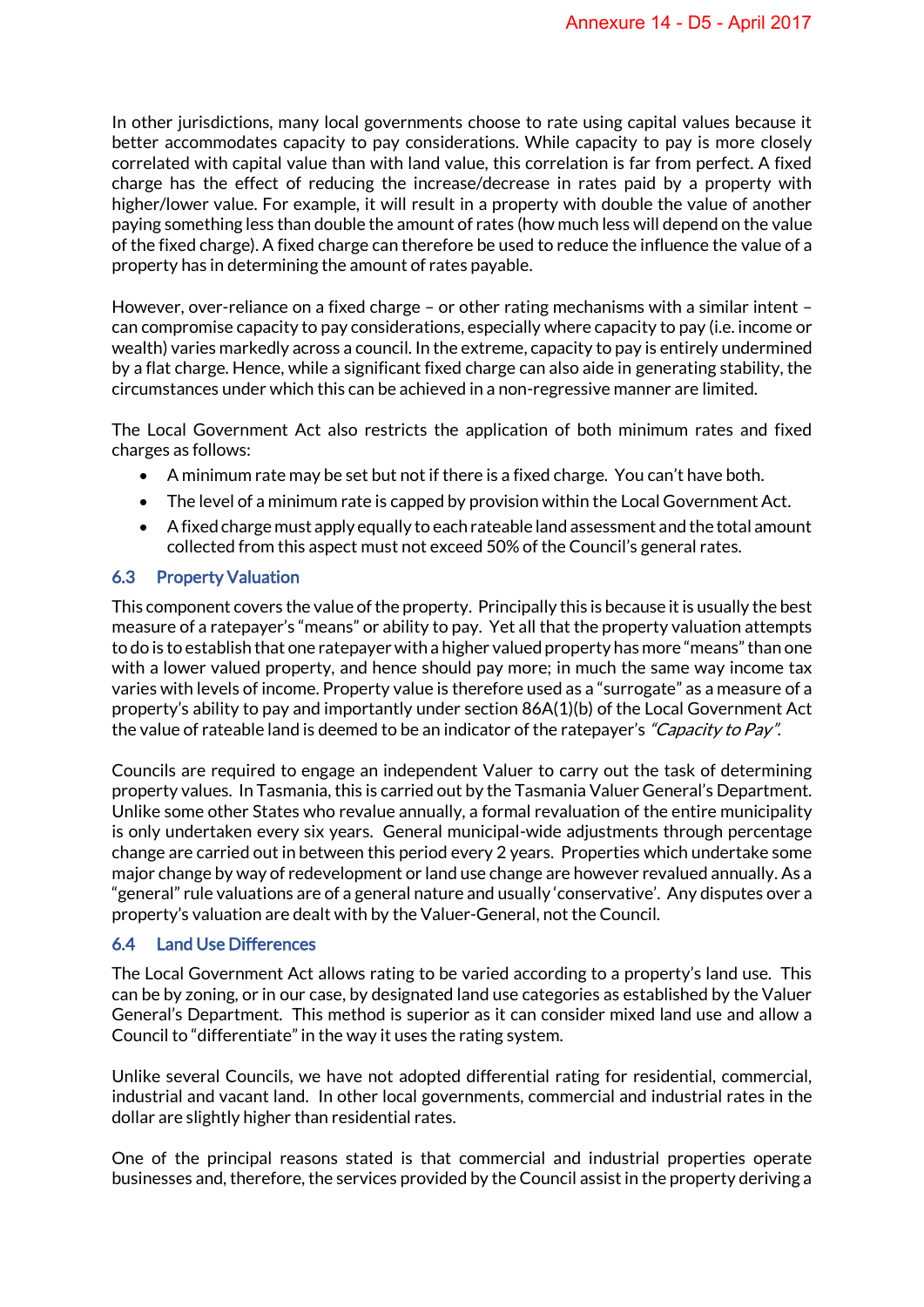profit with rates paid being tax deductable. This also applies to General Farming operations which are businesses. In addition, the road network in an area is by far the greatest and most costly asset that a Council must maintain and it is the one most affected by traffic load. For instance, the wear and tear or axle load by one large commercial truck is equivalent to about 10,000 cars! Commercial, industrial and farm properties rely heavily on commercial vehicles hence the potential for slightly elevated contribution through differential rates.

#### 6.5 User Charges and Service Rates / Charges

The basis for raising general rates from ratepayers is to pay for the goods and services that a local government provides to its community. Many of the services provided cannot be charged out on an individual basis. For example, you cannot charge the property owner who has a streetlight outside the property for the benefits received from the streetlight because many people share in the benefits.

However, there are goods and services that the council provides that are specifically provided to individuals and for which a user charge can be set. Councils already make such user charges – e.g. swimming pool fees, hall hire, tennis court hire, recreation centre activities. Local governments need to give careful consideration to the goods and services provided to determine whether user charges should be adopted for some goods and services.

User charges are an appropriate mechanism for councils to use to reduce the rate burden on ratepayers. From the *Benefit Principle* perspective, it is obviously fair that people pay for the services they use, if the benefit is restricted to a particular individual. This is even more important in cases where individuals from outside the Council area use the services – if the cost is recovered through general taxation, ratepayers are subsidising non-ratepayers. e.g. Airport carparking. The *Capacity-to-Pay Principle* must also be considered when setting user charges to ensure that the economically disadvantaged can still access the services. Concession fees or vouchers are appropriate means of providing such services.

Councils are also permitted to provide a separate service rate or set specific user charges for the delivery of specific services which are defined as nightsoil removal, waste management, stormwater removal, fire protection and any other prescribed service that may be defined by the State Government. This method is ideal when the benefit of a service is identical for all. From an equity viewpoint, all should pay the same charge; hence it is entirely and appropriately based on the Benefit Principle as it's essentially a fee for service.

An example would be a domestic kerbside waste collection service in which the actual service provided, through frequency and size, is the same to all subject properties. Another test of this principle would be that if the service was withdrawn then so to would the charge.

It should be noted that in the Flinders context the current waste levy, although classified as a service charge under the Act, is more akin to a fixed charge as the benefit currently offered is not identical, yet the levy is and it is not possible to withdraw the service as it needs to be provided anyway.

#### 6.6 Rate Rebates and Non-Rateable Property

On a continuous basis, Council reviews all land classified within the Council area by the Valuer General. This is to ensure that those properties that are rateable under the *Local Government* Act as a separate occupancy are appropriately rated and that each makes an equitable contribution towards the costs of running the Municipality.

The provisions contained within the Act are specific, although on some occasions the interpretation is not necessarily straight forward. For those organisations that are exempt the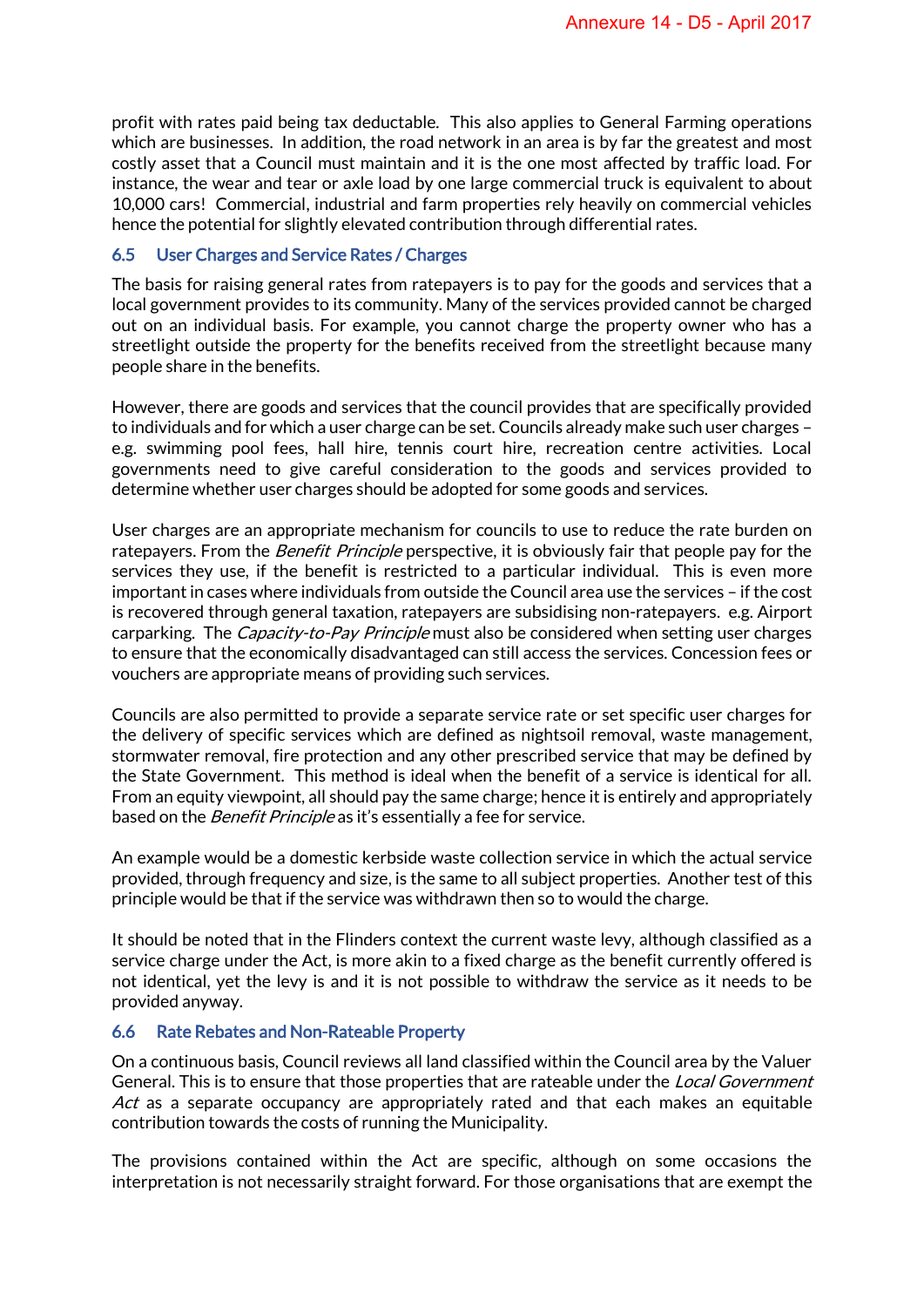test is usually around the notion of the property being owned and exclusively occupied for the designated community or charitable purposes.

Rate rebates however can be potentially more discretionary in nature. In a policy sense, it is incumbent of the Council to justify any discretionary rebates within a sound policy framework that avoids specific judgements that can potentially lead to precedents that can be difficult to redress and undermine the objectivity of the rates system. Use of a rate rebate for aspects of hardship may be one such application

#### 6.7 Rate Capping

Section 88A of the Local Government Act provides the Council with the ability to cap rate increases. Whilst this aspect does provide a good mechanism to allow the Council to phase in major changes that for instance arise through a cyclic revaluation process or change in methodology, it nevertheless introduces many layers of complexity that only increase in subsequent years. For instance:

- There is a significant degree of subjectivity associated with setting applicable levels which are often hard to justify.
- It can add to the workload of the rates officer as programming the software to take into account all scenarios is difficult and manual workarounds have been done in the past to overcome anomalies.
- Unwanted unfair outcomes can result in, for example,
	- $\sim$  the scenario where new identical properties are created during that financial year where those properties are not capped but the existing identical property next door is capped or
	- $\sim$  where a property that was vacant land at the start of the financial year then has an improvement added.

For these reasons, it is not considered to be the first means of managing a change given that there are significant arrays of other mechanisms which are more soundly based in policy terms.

#### 6.8 Separate Rates and Charges

Separate rates or charges are also a specific type of user charge. Section 100(2)(c) of the Act provides that a Council can make a separate rate or charge:

"for the purposes of planning, carrying out, making available, maintain or improving anything that in the Council's opinion is, or is intended to be, of particular benefit to

- (i) the affected land or
- (ii) the owners or occupiers of that land

Councils are also permitted to make a separate rate or levy for a specific area. This is usually for a specific project that only benefits the area concerned. There is virtually no limit as to the flexibility afforded so long as the provisions within the Act can be justified, although there are invariably community / political arguments to consider. One example could be a levy on a retail area for specific business support or for a specific infrastructure upgrade.

#### 6.9 Construction Rates and Charges

Section 97 of the Act also provides Council opportunities to make a construction rate or charge to address public stormwater systems improvements for land that is more than 30m from the public stormwater system.

#### 6.10 Summary

So, as you can see RATES are not really simple! They are very complex and involve a degree of subjectivity in their application but administratively provide a large array of options.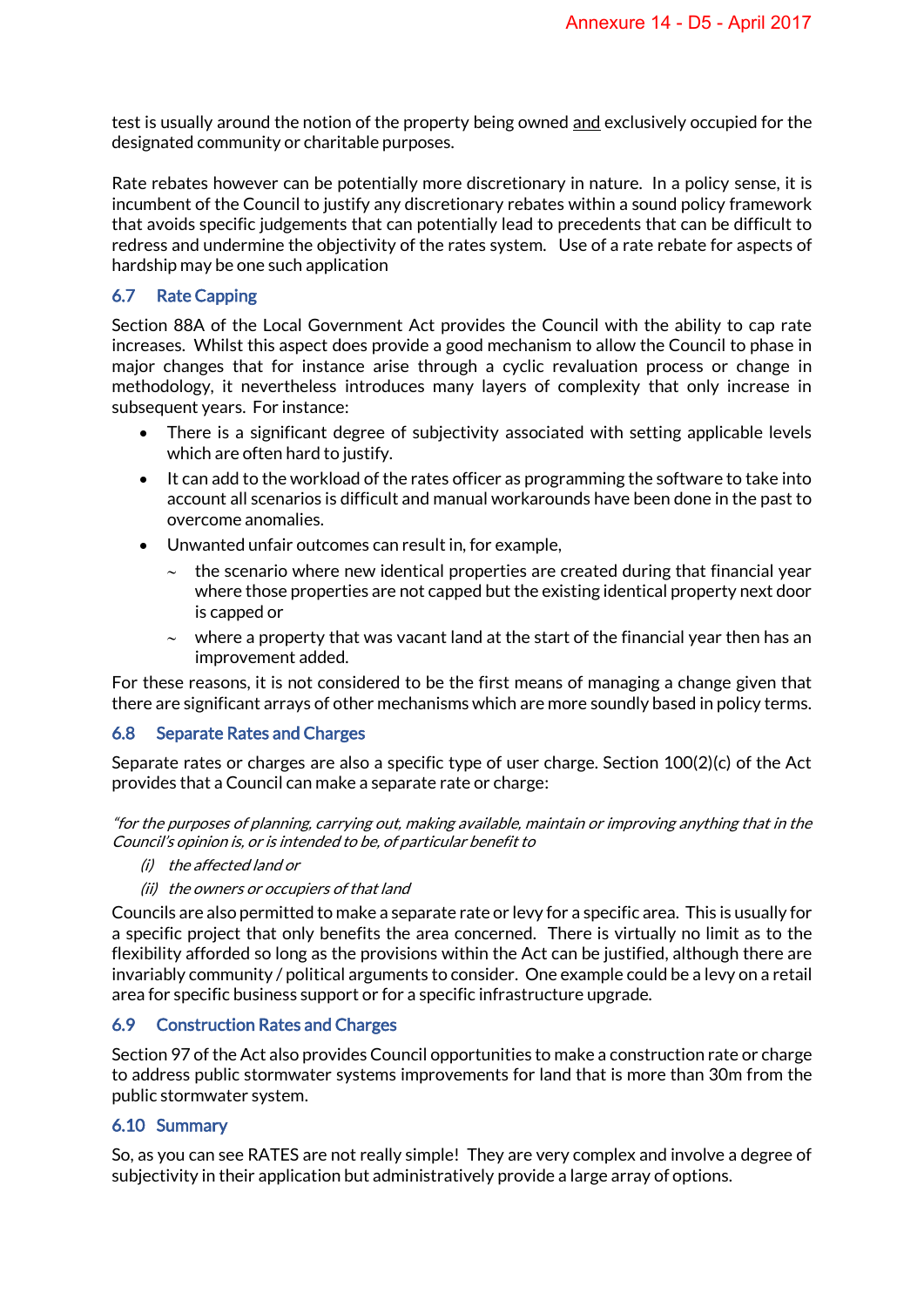Alas, it's not the perfect system but it must have something going for it as it is used in most western countries to fund local government activities. It's the only system that we have. It's been around for "years" and is unlikely to go away.

## 7 COMPARISONS

So why are rates on a property on Flinders different than a similar valued property elsewhere?

You cannot meaningfully compare actual property valuations between two councils and the resultant rates. There are simply too many variables. For instance, let's compare two different councils each with a different valuation base but identical services.

| Item                                     | Council A    | <b>Council B</b> |
|------------------------------------------|--------------|------------------|
| <b>Total Capital Value</b>               | 400mill      | 250mill          |
| No of Properties                         | 1250         | 1250             |
| <b>Budget Rate Income</b>                | \$1,500,000  | \$1,500,000      |
| Average Valuation                        | \$320,000    | \$160,000        |
| <b>Fixed Charge</b>                      | \$350        | \$250            |
| Rate in the dollar                       | 0.2656 cents | 0.4750 cents     |
| Rates for a property valued at \$300,000 | \$1,146.88   | \$1,675.00       |
| Rates for an average valuation           | \$1,200.00   | \$1,010.00       |
| Average Rate                             | \$1,200.00   | \$1,200.00       |

As shown, even though the number of properties and budget income is identical for each Council the comparison of rates for a property valued at \$300,000 and the rates for an average valuation varies markedly. Add into the potential variation in the valuation method equation - differential rates, minimum rates, fixed charges and service rates - then a meaningful comparison is virtually impossible.

#### 7.1 So why has the valuation of my property dropped, yet my municipal rate increased?

From year to year, the total capital valuation of the Council area will vary in total, and within a specific locality. In most instances valuations increase but on some occasions the reverse may be true. - In all instances however, a property's value is derived through market forces whilst the costs of the municipality and therefore rates required are not.

#### "So the concept of a council receiving windfall gain from valuation movements is just another myth."

Aside from any rate increase imposed to reflect increased costs to carry out works, the same amount of revenue still needs to be raised. The rate in the \$ will naturally vary to suit. If the total valuation drops, it is likely that the rate in the \$ will rise to compensate. If the valuations drop the rate in the \$ will increase. However, if an individual property's valuation dropped less than the average, then their rate may actually remain the same or rise.

#### "Contrary to popular belief, council rates are not set by a property's valuation but are instead only partly derived from the valuation"

## 7.2 Natural Growth

The only instances where a rate base grows is when the Council experiences growth caused not by general valuation movements but due to what is termed "Natural Growth".

There are generally three (3) forms of natural growth which justify an additional increase in the total rates collected above and beyond any general increase.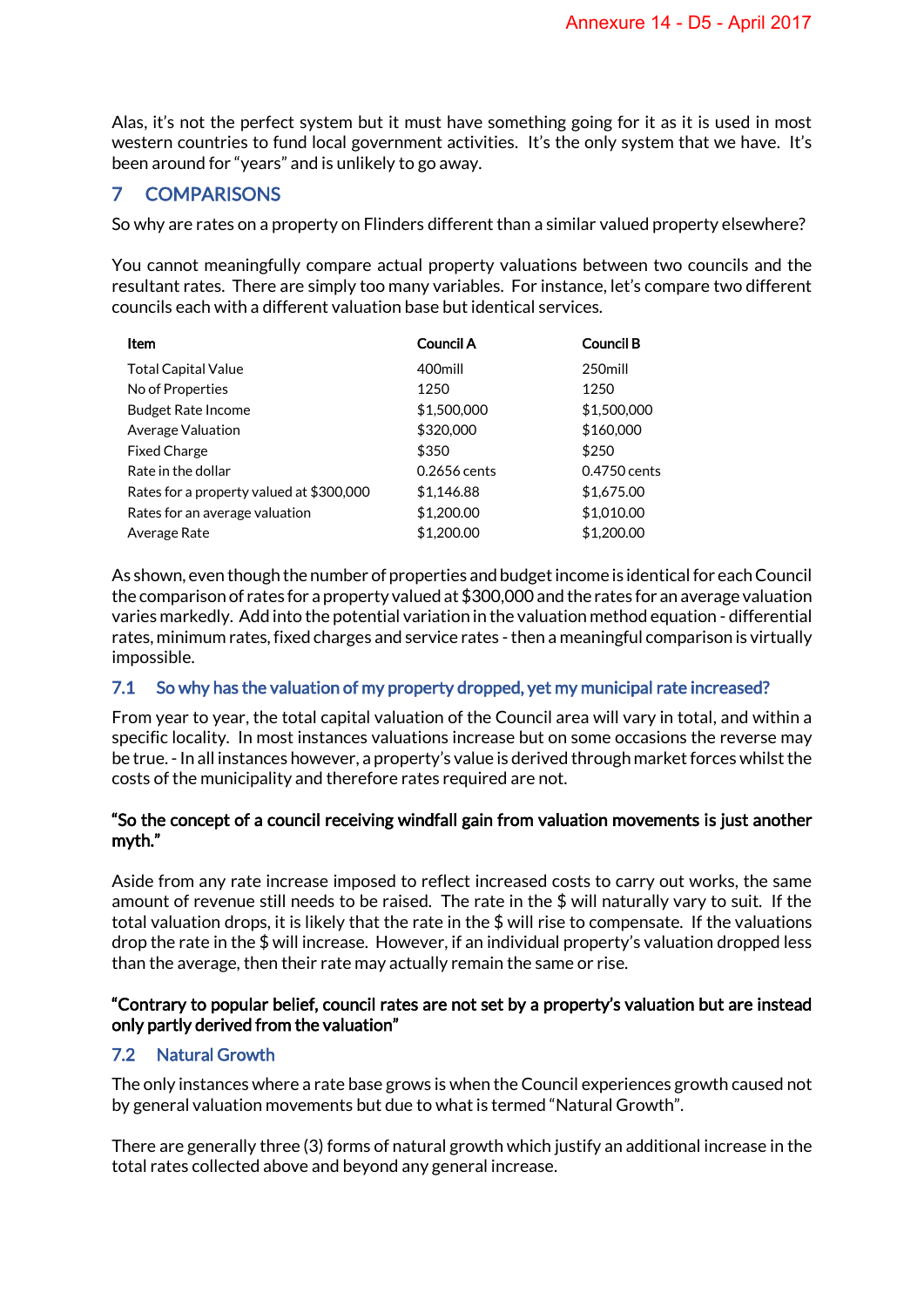- 1. A property changes in value due to a capital improvement. In these circumstances the Capacity to Pay Principle kicks in.
- 2. A property land use changes into a higher classification and therefore will attract a higher rate in the \$ for the valuation component of the rates calculation if a higher differential is set. e.g. residential to commercial or vacant land to capital improved land.
- 3. A property is subdivided either physically or by there being more than one land use on the property. The *Equity Principle* applies as there are now additional persons benefiting from the services provided by the Council and therefore should pay their proportion.

On such a small island with a small rate base it is essential that Council understands the importance and isolates this aspect so that future rates modelling reflects any growth rather than having this absorbed in any general rates increase, otherwise growth will cross-subsidise existing ratepayers.

#### 7.3 Any other Rating Quirks?

Yes, there are other things such as contiguous land (same ownership and occupation) and tenancy apportionments (one title but separate occupancies). Also, the Fire Service Levy by the State Government obliges the Council to collect the levy on behalf of the State Government for no net gain. The levy is set as a rate in the \$ on the properties AAV subject to a minimum amount and is shown as a separate charge on the rates notice.

#### 7.4 OK. So, have we ever tried to compare rates with another area?

Of course, we all have and have all made the same error. As indicated it's impossible to compare one area with another. There are simply too many variables. It's like comparing apples with oranges. Whilst they are both fruit they look different, feel different, taste different and cost different amounts!

#### 7.5 But if we do compare what measure can we use?

Given the large range in land use types and different types of property within an area there are only three "half" reliable measures.

The first revolves around comparing like with "like-ish". It's clearly no good comparing a rural coastal Council with one on the urban fringe. The property composition and expenditure profiles are completely different as is the land use by which rates are determined.

The second is the average rates for a particular classification, a municipality: the residential land use being a particular pointer as unlike many other classifications there are less variables. It is usually the first question someone asks as it sort of gives you a feel for the level of rating in an area. It ignores whether the area is valued highly or lowly and absorbs distortions through a fixed charge or municipal rate. At the same time, it is inherently better than a capital value of a property or the rate in the dollar.

The third is the Community's "perceived" capacity to pay. Most local governments make from year-to-year some form of value judgement at the budget time when determining whether to increase rates and by how much. For example, in rural areas when there is a drought or a poor season the following year's rate increase tends to remain static or rise only slightly. Yet in "good" years the rise may often tend to be greater. Councillors invariably have a feel for changes in their constituents' income and react accordingly.

#### 7.6 Does Size and Location Matter?

It's obvious size and location always matters. Large councils have economies of scale whereas on Flinders we don't; notwithstanding that in part this is recognised in the distribution of Grants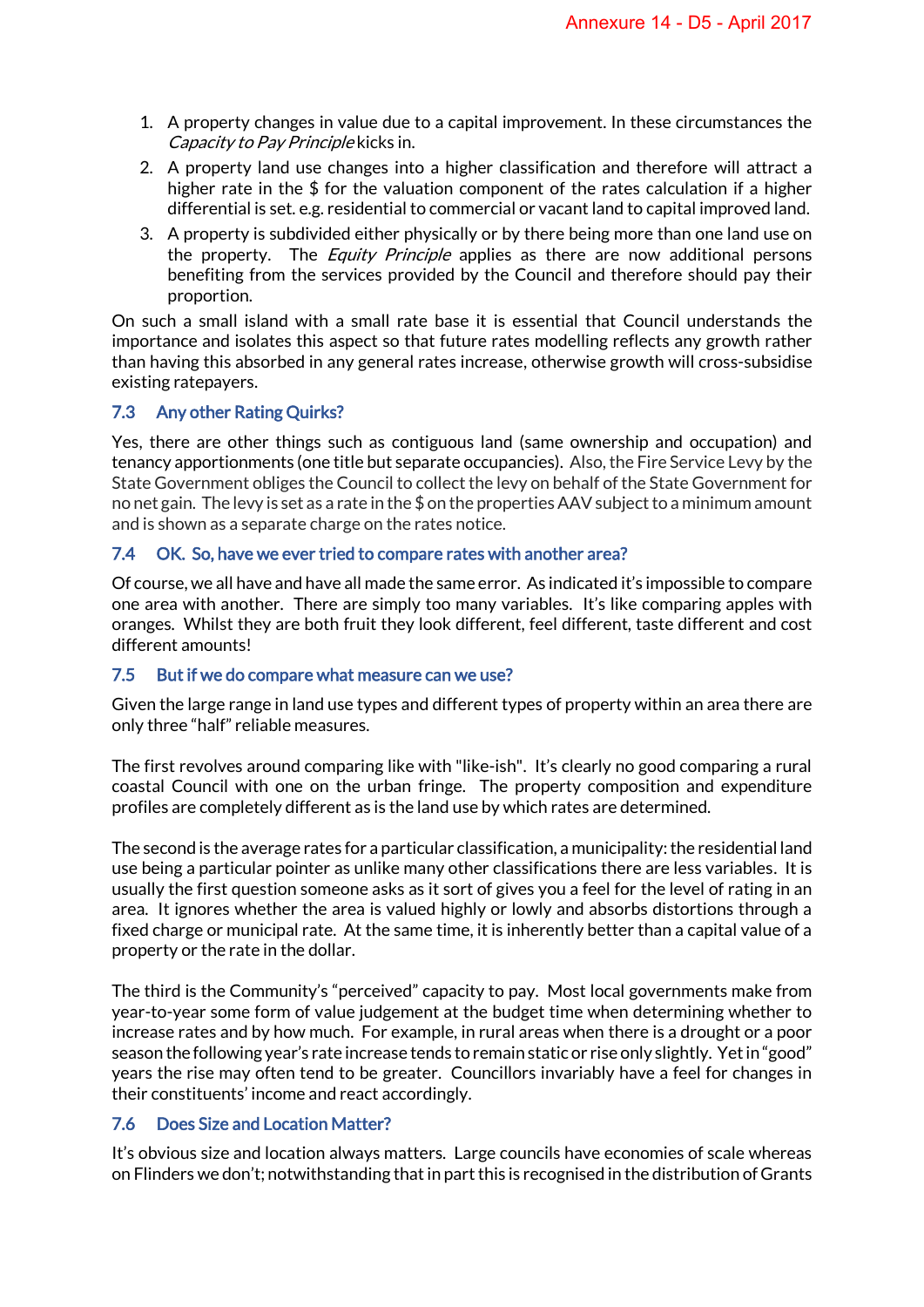Commission funds through the equalisation methodology. As an island, we also have inherent cost disadvantages which impact not just on the operations of Council but also on the island community.

#### 7.7 What about implications for the future?

As part of the State Government's review of the Local Government sector generally, Council has been participating in a resource Sharing Project with other Northern Tasmanian Councils. Review, reform and the potential amalgamations will always be on the agenda and inter alia the analysis of revenue and expenditure of all local governments will continue to be a feature. It is inevitable that the State Government will form judgements on how much each Council is doing for itself. The State Grants Commission also undertakes revenue annually, although unlike the State Government no judgements on performance are made.

The role and level of local revenue raising and impacts on Council's underlying financial performance will always be open to scrutiny. Whether an increase in rates within Flinders above the general average increase applicable is justified through benchmarking and analysis or not remains open for consideration, especially if the Council is to have an active role in growing our population. Research and quantifying a long-term strategy is essential. The data collected as part of the Northern Tasmanian Local Government review may prove useful.

Unfortunately, this aspect is extremely important but also in the Community's eyes potentially highly emotive. In all levels of government decisions need to be taken with a long term as well as a short-term view in mind but each councillor is in for only a fixed term. For instance, our operating deficit is a consistent feature but in reality, it is in part due to previous decisions over many years. The responsibility however remains with the current and future Councils.

### 8 CURRENT RATES SYSTEM

Council current Rates system comprises various elements. These are described below along with comments relating to the rating principles as previously outlined.

#### 8.1 Land Use Category as defined by the Valuer General

The land use category as defined by the Valuer General is superior to zoning as it provides opportunities to allow for mixed land use across a municipality regardless of the applicable zoning, especially given the age of Council's planning scheme and lack of specific definition of zone boundaries.

#### 8.2 Rate in the \$ based on a properties AAV

As indicated in the above analysis the use of AAV as a long term reliable modern basis to measure a property's capacity to pay is problematic in part as in the future its use will likely be discontinued. It compares poorly in relation to the *Simplicity Principles* and has the added disadvantage of having an arbitrary cap of 4% of a CV applied which weakens the *Capacity to* Pay principle. It is also less easily understood by ratepayers and the community who whilst understanding the concept of Capital Value do not as easily understand AAV.

#### 8.3 Use of a minimum rate

Application of a minimum rate introduces a further element of arbitrary judgement into the mix which is difficult to substantiate when reviewing this against the *Benefit and Capacity to Pay* Principles. It means that each property has two elements or tests to meet in how the rates are calculated.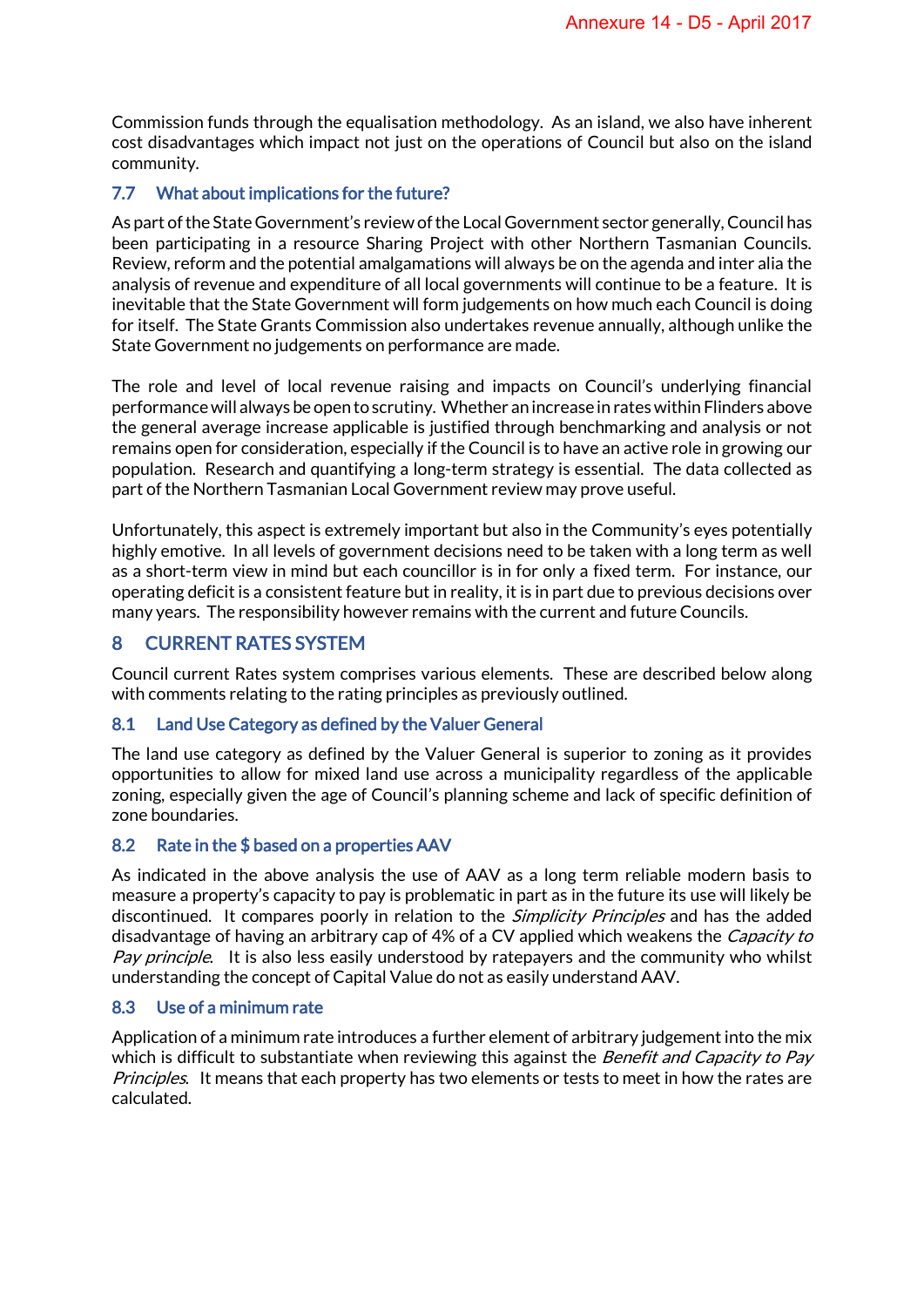#### 8.4 A fixed waste levy per property assessment

In design terms this element is strictly speaking a form of fixed charge rather than a user service fee as the benefit currently offered is not identical yet the levy is. It is also difficult to explain why this particular service and not others are treated separately.

#### 8.5 One uniform rate in the \$ for all properties

For simplicity, having one uniform rate in the \$ makes it relatively simple to understand. However, many local governments adopt differential rating as a standard practice. Differentiating the ad valorem general rate based on land use and adjusting differentials on a year-to-year basis provides a strategy for managing different rates of growth across different elements of the property market (as well as satisfying other rating policy criteria). For instance, if handled sensitively a higher vacant land rate for residential properties could be applied to discourage those that do not develop. The time of a revaluation allows Council to potentially respond to the fluctuations that may be generated by introducing differential rates. As indicated in the above commentary the use of differential rates for businesses compared to residential properties has some merit.

Currently Council provides no differential rates for other locations such as Cape Barren and other Bass Strait islands. On the surface this appears inequitable simply as the means to access services on Flinders Island is by air or sea and the costs are greater. Flinders Council currently receives allowances in the Grants Commission methodology for the increased costs of transport to the island for its sea leg so arguably some allowance should apply for other islands in the Furneaux Group.

In any case, retention of the status quo or moving to a differential locational basis needs to have some justification.

## 9 CHANGES TO RATE METHODOLOGY

As indicated in the above commentary there are sound reasons to change the current rate methodology to more accurately accord with the relevant taxation principles associated with rating, to be more responsive to changing circumstances and more modern with respect to contemporary local government practice.

Specifically, the following changes are proposed to be implemented in a policy sense now and be implemented in the 2017/18 rating year which will include a Council wide revaluation.

- (a) Abolition of a minimum rate to be replaced by a fixed charge per property assessment
- (b) Change from the AAV method of rating to Capital Value method
- (c) Remove waste levy as it is currently applied and incorporate this into the fixed charge
- (d) Foreshadow the future use of the waste levy as a service charge for a kerbside collection waste collection, should this additional service be provided in the future.

The Local Government Division of the Department of Premier and Cabinet formally raised the matter of a change in the rating methodology with Council on 23 October 2012 with a view to transition by 1 July 2016. A detailed presentation to Council by the Department was subsequently undertaken at the February 2016 Workshop. I understand that it was then foreshadowed that Council consider a change for the 2017/18 year as part of the six-year revaluation of Council's land base.

This view accords with other councils who have introduced changes in response to variations in their revaluation, in part as it allows major movements in property valuations to be managed in a more responsible manner with less public reaction at a time when potential adverse public comment can be expected merely because of the 6-year revaluation cycle.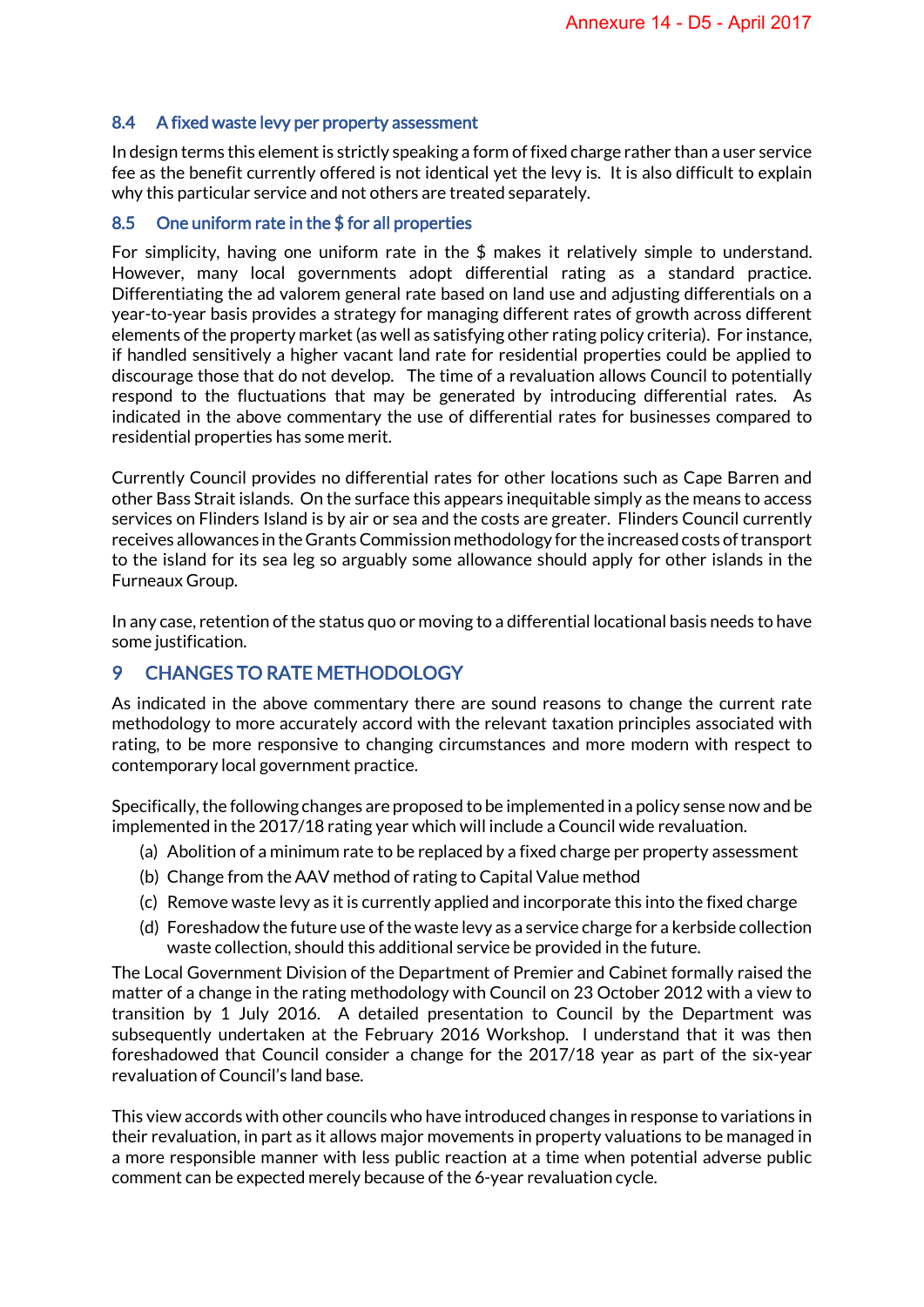In addition, and as part of the rates modelling for the 2017/18 year, the following aspects should be considered:

- (e) Review and introduction of differential rates per specific land use categories.
- (f) Review and introduction of differential rates per specific locations for each island in the Furneaux Group and other locations that Council considers appropriate.
- (g) Endeavour to ensure that the entire amount of any increase in rates associated with natural growth is delivered through rates modelling.
- (h) Review and benchmark our current level of rating.

In relation to points (e) and (f), these are provided to potentially address aspects associated with the revaluation and as part of a policy improvement framework that may arise. It is considered that in the first instance these elements are sufficient and will be less problematic than the introduction of rate capping.

Point (g) ensures that in policy terms Council maximises the benefit in its efforts to maximise growth in rates and with it address in more equitable terms costs to provide for population growth.

Finally point (h) is something that all council's need to undertake. Flinders is small and more at risk financially than many.

#### 10 SUMMARY

This paper is part of a continuous improvement process for sound policy based decisions. Whilst the initial recommendations (a), (b) and (c) can be enacted in principle with confidence now, the others require additional benchmarking work and modelling which still needs to be done.

Like all aspects of Councils operation, a sound communication process needs to be undertaken which could include a Budget and Rating Summary Flyer being included with the first rates notice.

Confused Yet??? Yes, rates are complex but the analysis and suggested responses provides a sound way forward

#### 11 REFERENCES

Several references are available to support this Rating Paper. Some, as specifically noted below, have been referenced in the body of this report.

- 1. Local Government Rating -A Discussion Paper prepared for Playford Council by Skilmar Systems - December 1998. (Skilmar Rating Review)
- 2. Valuation and local government rating in Tasmania: a robust framework for the Future. Prepared for Local Government Division, Department of Premier and Cabinet (Tasmania) by Access Economics – October 2010. (Access Economics Rating Review)

Bill Boehm General Manager

April 2017